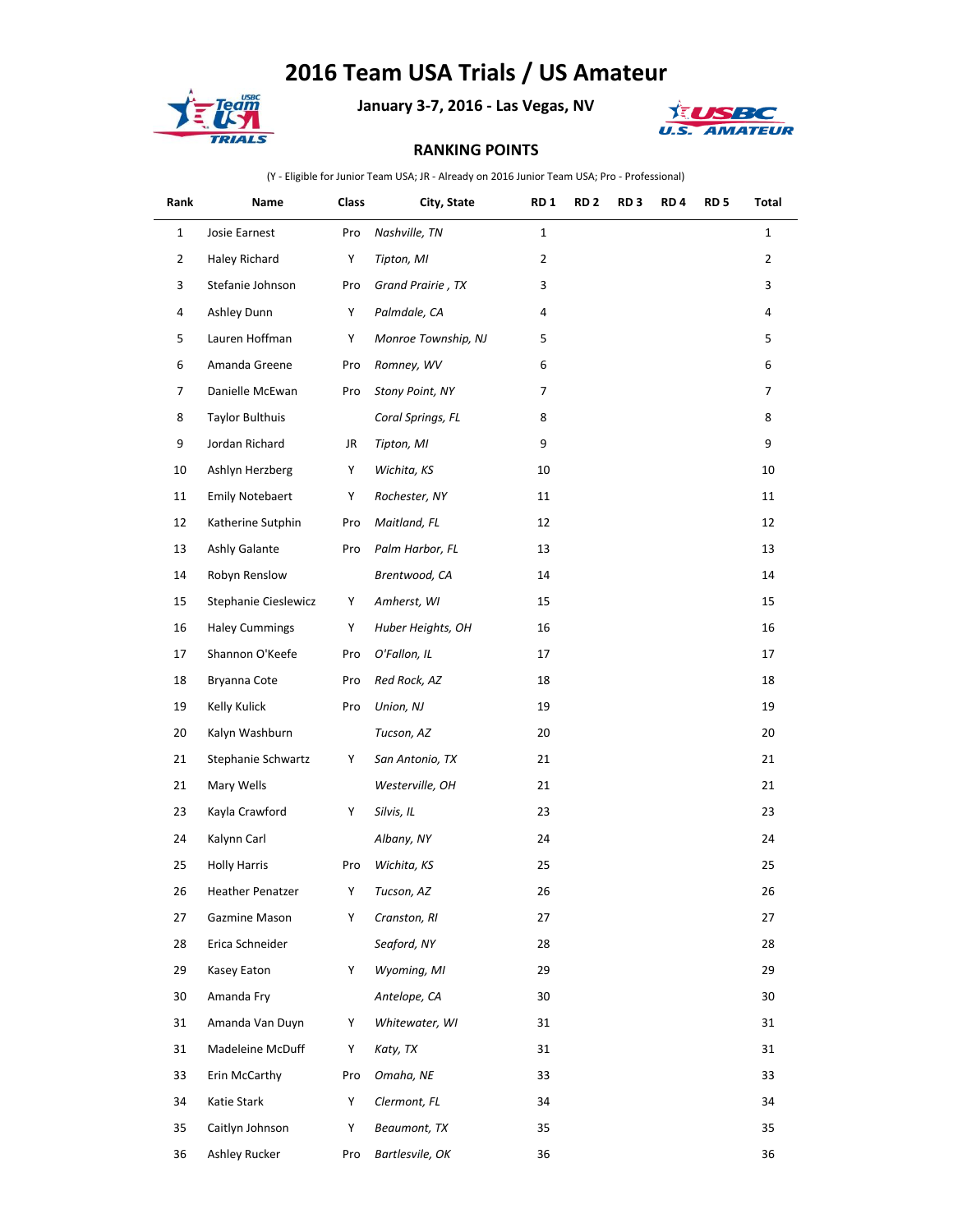| 37 | Lauren Pate            | Y   | Inver Grove Heights, MN | 37 | 37 |
|----|------------------------|-----|-------------------------|----|----|
| 37 | Taryn Gray             | Y   | Greenville, TX          | 37 | 37 |
| 37 | Brooke Wood            | Y   | Flint, MI               | 37 | 37 |
| 37 | Debbie Ayers           | Pro | La Mesa, CA             | 37 | 37 |
| 41 | Nicole Mikaelian       | Y   | Macomb, MI              | 41 | 41 |
| 42 | <b>Crystal Elliott</b> | Υ   | Melbourne, FL           | 42 | 42 |
| 43 | Nicole Powell          |     | Orland Park, IL         | 43 | 43 |
| 44 | Megan Kelly            | Pro | Dayton, OH              | 44 | 44 |
| 45 | <b>Trista Flowers</b>  |     | Rosemont, IL            | 45 | 45 |
| 45 | Casey Goettel          |     | Saint Charles, MO       | 45 | 45 |
| 47 | Katelyn Simpson        | Υ   | Emmett, ID              | 47 | 47 |
| 48 | Marina Stever          | Y   | Mesa, AZ                | 48 | 48 |
| 48 | Shannon Pluhowsky      | Pro | Dayton, OH              | 48 | 48 |
| 50 | Leela Yahya            |     | Wichita, KS             | 50 | 50 |
| 50 | Jennifer Dovers        |     | Sierra Vista, AZ        | 50 | 50 |
| 52 | Jadee Scott-Jones      | Y   | East Providence, RI     | 52 | 52 |
| 52 | Randi Speiler          |     | Bodfish, CA             | 52 | 52 |
| 54 | Danielle August        | Y   | Mililani, HI            | 54 | 54 |
| 55 | Janine Kuwahara        |     | Huntsville, TX          | 55 | 55 |
| 56 | Julia Bond             | JR  | Aurora, IL              | 56 | 56 |
| 57 | Laura Branch           | Y   | Victor, NY              | 57 | 57 |
| 58 | Ashley Channell        | Y   | Morris Chapel, TN       | 58 | 58 |
| 59 | Megan Eaglehouse       | Y   | Cibolo, TX              | 59 | 59 |
| 60 | Caitlin Cunningham     | Y   | Honolulu, HI            | 60 | 60 |
| 61 | Angelica Anthony       | Y   | Converse, TX            | 61 | 61 |
| 62 | Kaitlyn Eder           | Υ   | Lithia, FL              | 62 | 62 |
| 62 | Kelly Belzeski         | Υ   | Schererville, IN        | 62 | 62 |
| 64 | Ellen Moller           |     | Rock Island, IL         | 64 | 64 |
| 65 | Cayla Hicks            | Y   | Salem, VA               | 65 | 65 |
| 66 | Justyne Falbo          | Y   | Greensburg, PA          | 66 | 66 |
| 67 | Sierra Kanemoto        | JR  | Dayton, OH              | 67 | 67 |
| 68 | Paige Kraushaar        | Y   | San Antonio, TX         | 68 | 68 |
| 69 | Shawna Strause         |     | Tucson, AZ              | 69 | 69 |
| 70 | Kelsi Anderson         | Y   | San Antonio, TX         | 70 | 70 |
| 71 | Elysia Current         | Pro | Ephrata, PA             | 71 | 71 |
| 72 | Jordan Newham          | Υ   | Aurora, IL              | 72 | 72 |
| 73 | Emma Elfrink           | Υ   | Palm Harbor, FL         | 73 | 73 |
| 74 | Justice Davis          | Υ   | Bowie, MD               | 74 | 74 |
| 75 | Wendy Shelton          |     | Albuquerque, NM         | 75 | 75 |
| 75 | Sarah Lokker           | Pro | New Baltimore, MI       | 75 | 75 |